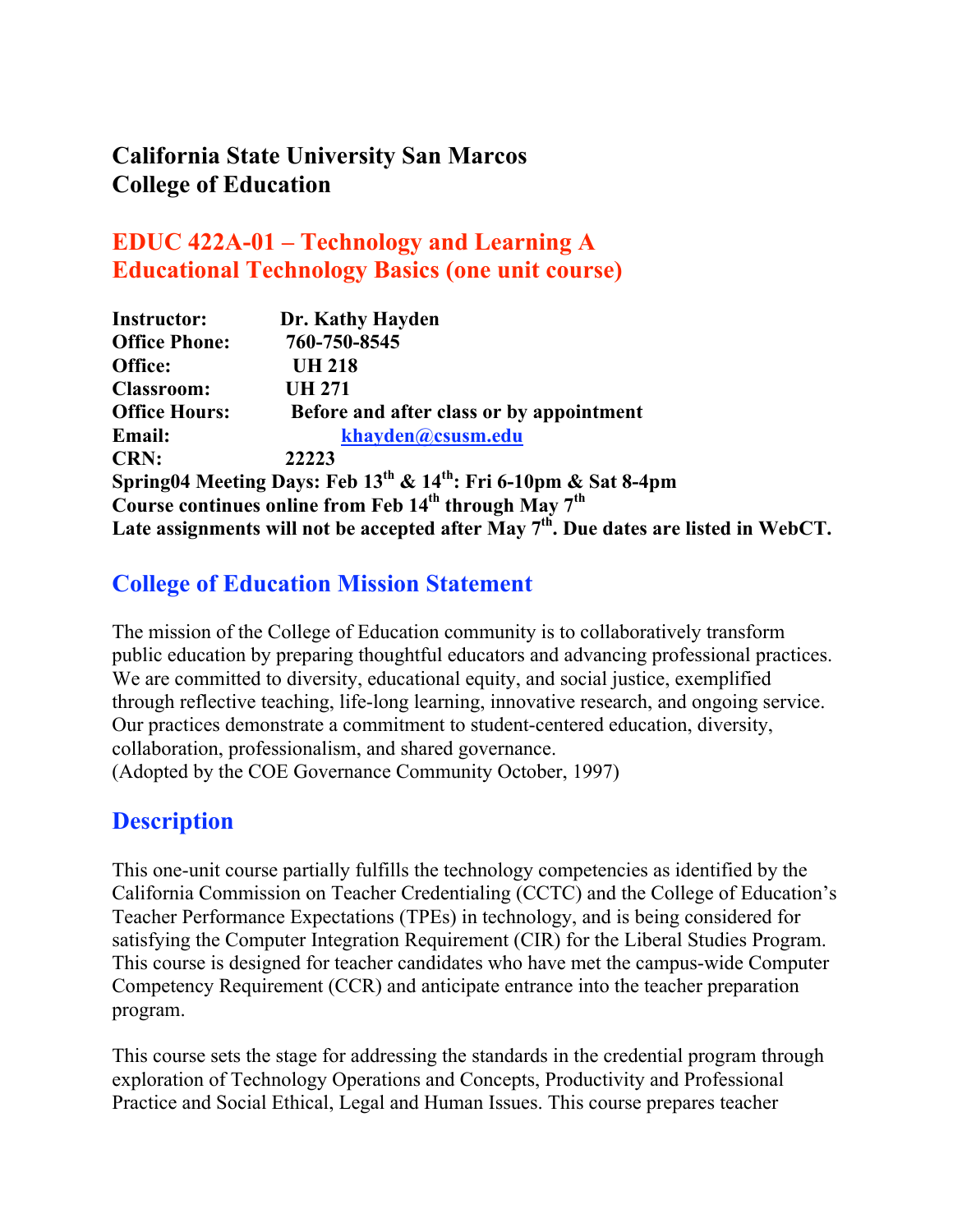candidates to apply specific educational technology-based applications in methods courses for implementation in teaching and learning with students as well as to their own professional growth. When entering the teacher education program, College of Education faculty assume teacher candidates have competency in the applications covered in this course, and, therefore, will make assignments requiring teacher candidates to apply these skills. **Students are required to complete the additional two one-unit technology components of 422 (b and c) in addition to successful completion of this course or provide evidence through the waiver process posted on the College of Education web site.**

# **Teacher Performance Expectation (TPE) Competencies**

This course is designed to help teachers seeking the Multiple and Single Subjects Credential to develop the skills, knowledge, and attitudes necessary to assist schools and districts in implementing an effective program for all students. The successful candidate will be able to merge theory and practice in order to realize a comprehensive and extensive educational program for all students. The following TPEs are addressed in this course:

Primary Emphasis

TPE 14 CSUSM Educational Technology (Based on ISTE NETS: see below)

Secondary Emphasis:

- TPE 4 Making Content Accessible
- TPE 5 Student Engagement
- TPE 6 Developmentally Appropriate Teaching Practices
- TPE 7 Teaching English Language Learners
- TPE 12 Professional, legal and ethical
- TPE 13 Professional Growth

# **National Educational Technology Standards for Teachers (NETS-T)**

Teaching Performance Expectation (TPE 14) is based on ISTE NETS (See www.iste.org) for detailed information). This course focuses on ISTE NETS I, V, and VI:

#### I. TECHNOLOGY OPERATIONS AND CONCEPTS.

Teachers demonstrate a sound understanding of technology operations and concepts. Teachers:

A. Demonstrate introductory knowledge, skills, and understanding of concepts related to technology (as described in the ISTE National Education Technology Standards for Students).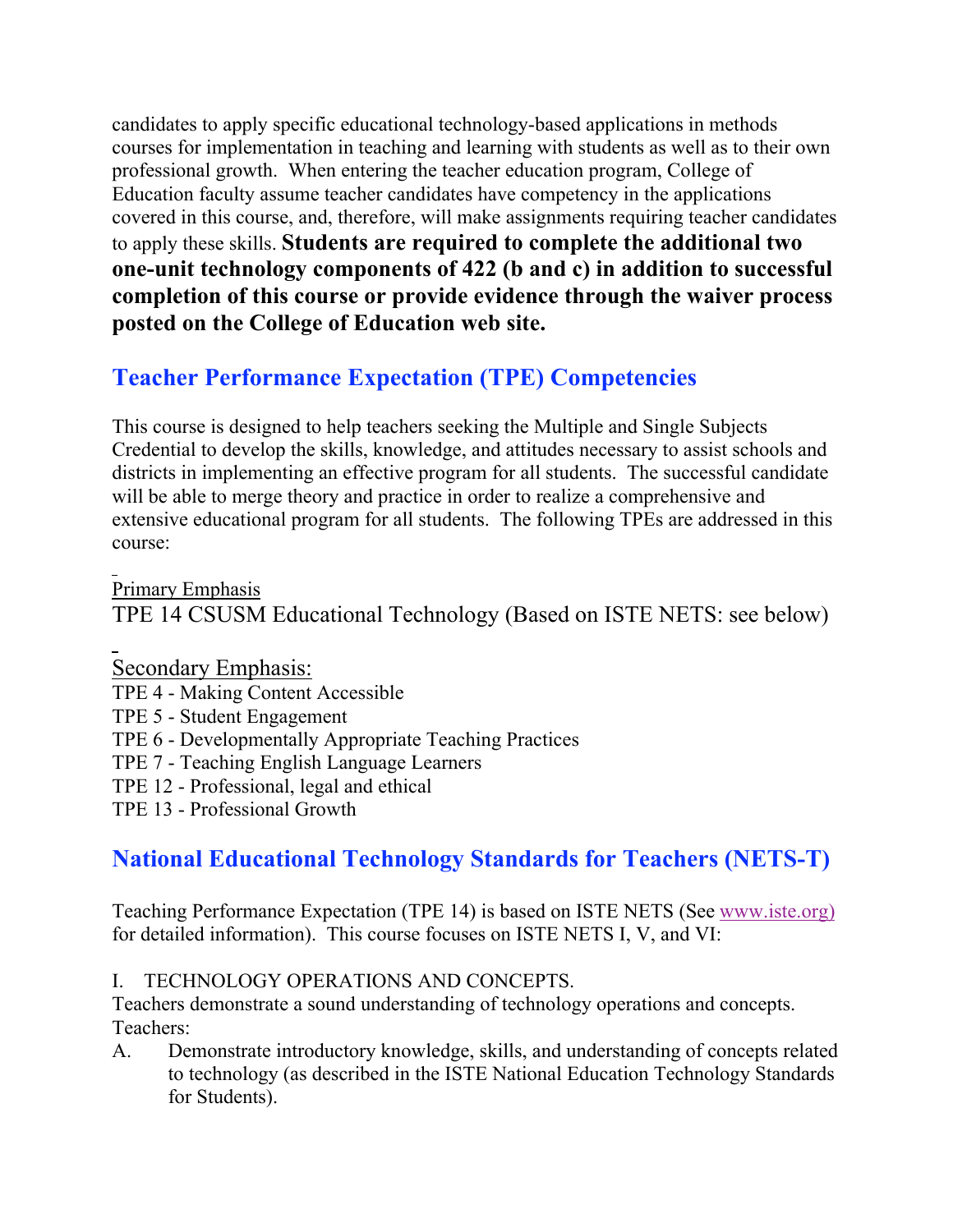B. Demonstrate continual growth in technology knowledge and skills to stay abreast of current and emerging technologies.

#### V. PRODUCTIVITY AND PROFESSIONAL PRACTICE.

Teachers use technology to enhance their productivity and professional practice. Teachers:

- A. Use technology resources to engage in ongoing professional development and lifelong learning.
- B. Continually evaluate and reflect on professional practice to make informed decisions regarding the use of technology in support of student learning.
- C. Apply technology to increase productivity.
- D. Use technology to communicate and collaborate with peers, parents, and the larger community in order to nurture student learning.

#### VI. SOCIAL, ETHICAL, LEGAL, AND HUMAN ISSUES.

Teachers understand the social, ethical, legal, and human issues surrounding the use of technology in PK-12 schools and apply those principles in practice. Teachers:

- A. Model and teach legal and ethical practice related to technology use.
- B. Apply technology resources to enable and empower learners with diverse backgrounds, characteristics, and abilities.
- C. Identify and use technology resources that affirm diversity.
- D. Promote safe and healthy use of technology resources.
- E. Facilitate equitable access to technology resources for all students.

### **Course Objectives**

Teacher candidates will demonstrate competency in:

A. Meeting the ISTE standards I, V, and VI outlined above;

# **Prerequisites**

The prerequisite for this course is completion of the campus-wide computer competency requirement. This can be fulfilled by successful completion of one of the following:

Taking the CSUSM CCR assessment or equivalent course OR

Completion of an approved computer literacy course at the community college level.

# **Required Texts and Materials**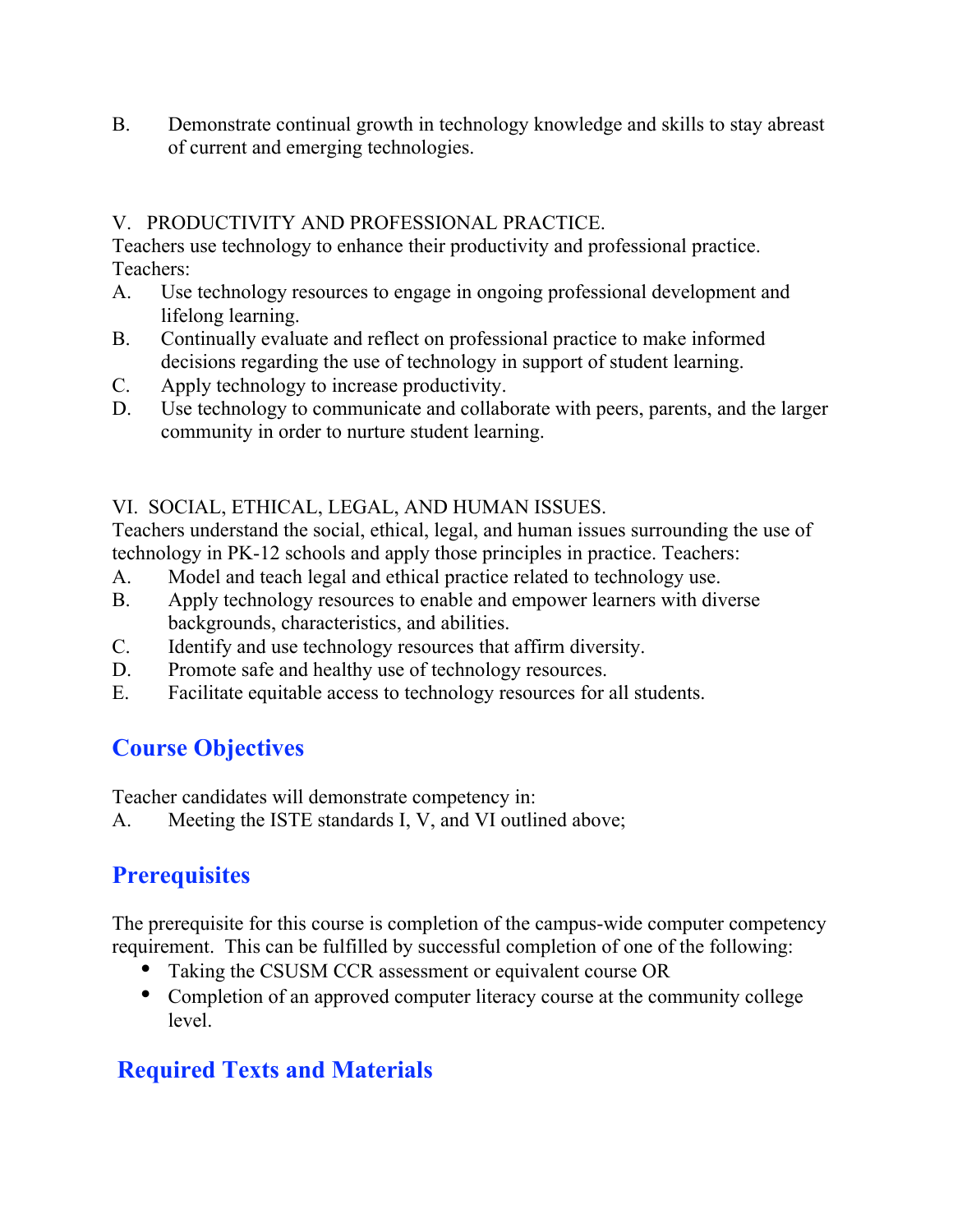NOTE: It is not necessary to purchase the educational software, as much of the specific software titles are available on the Web in demo-version. Students are responsible for saving backup copies of all assignments. All word-processed documents must be saved in Microsoft Word format, available on all campus computers.

A. One zip disk (100-200MB) or key-drive (128MB or more with extension cable)

B. Use of campus email account and WebCT for course communication (provided free) C. *Teachers Discovering Computers: Integrating Technology into the Classroom (3rd edition)* Authors: Shelley & Cashman

This is a resource text that contains skill building information in the context of how a teacher can use the skills in teaching. There is a very information-rich, publisherprovided Web site associated with the text that provides additional practice and links to other resources. Supporting Web site: http://www.scsite.com/tdc3/

#### D. ISTE, *Connecting Curriculum and Technology*

This is a volume produced by the professional association that contains the educational technology standards for students at all levels as well as sample lessons on how that standards can be implemented in teaching content. This book will be referred to in other CSUSM-COE courses. Supporting Web site www.iste.org

E. Optional: . ISTE/CUE Student Membership (http://www.iste.org/CUE/) (\$45.00)

In order to successfully complete this course, the assignments must be completed at an acceptable level noted on assignment rubrics. In addition to the assignments described below, performance assessment on the teacher candidate's ability to perform tasks using the software will be assessed. Because the content of this course contributes to passage of multiple TPEs, successful completion is imperative. Failure to successfully complete this course will prohibit a teacher candidate from continuing in the program beyond the first semester. The percentage of weight of each assignment is noted next to the description of the topic.

# **COE Attendance Policy**

*Due to the dynamic and interactive nature of courses in the College of Education, all students are expected to attend all classes and participate actively both in class and online. At a minimum, students must attend more than 80% of class time, or s/he may not receive a passing grade for the course at the discretion of the instructor. In the 422A, it is essential that students attend all class sessions. Should the student have extenuating circumstances, s/he should contact the instructor as soon as possible.*

A good student is one who adheres to standards of dependability and promptness. If more than two hours of class sessions are missed or there is tardiness (or leave early) the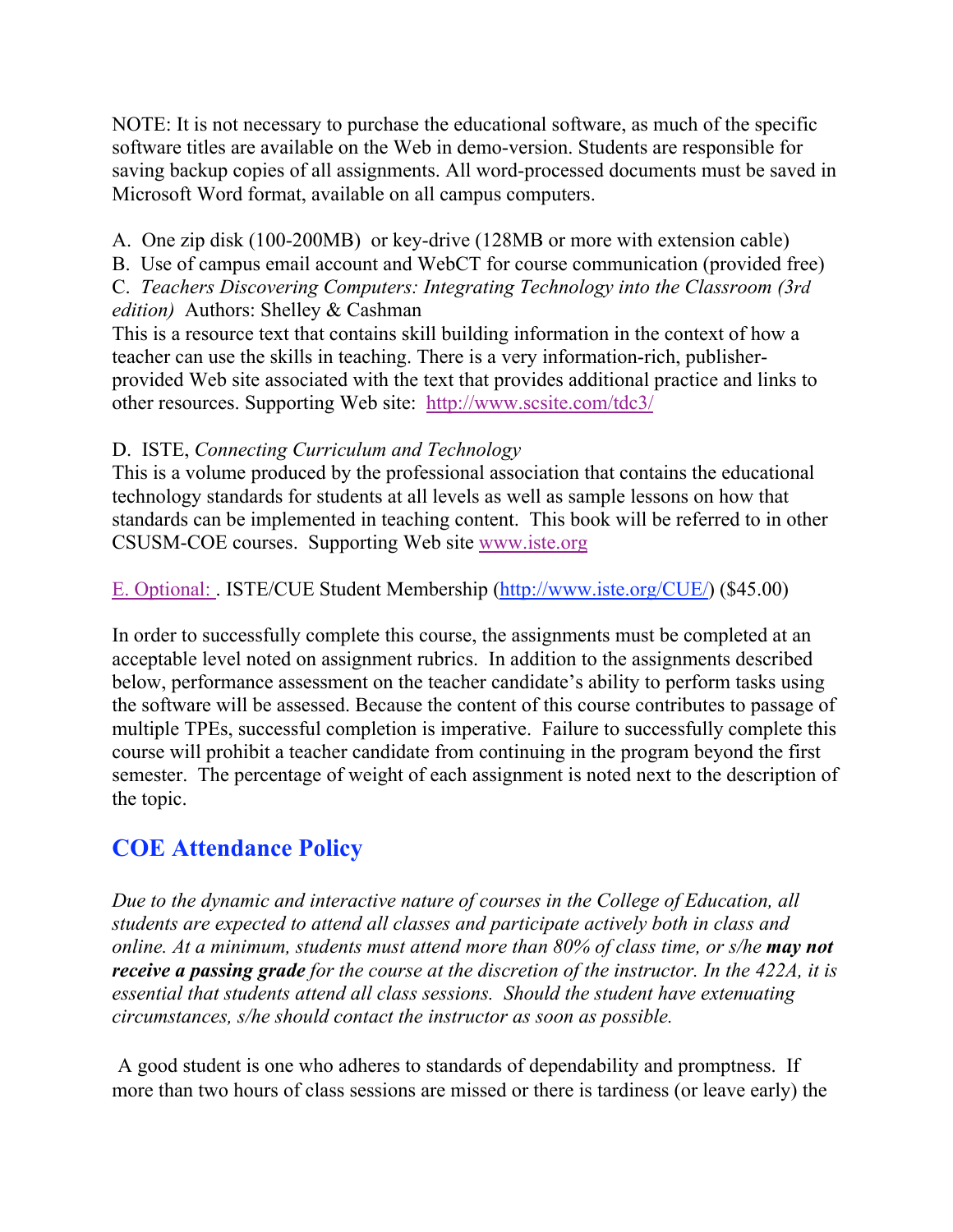teacher candidate cannot receive an A. **Late assignments will be penalized by a 5% deduction in points for each weekday late.** After one week, late assignments receive no credit. If extraordinary circumstances occur, please make an appointment with the instructor. Remember that communication is the key to success.

# **Plagiarism and Cheating**

Please be sure to read and understand the university policy on plagiarism and cheating, as it will be strictly enforced. Academic dishonestly will not be tolerated and will result in a failing grade for this course and will be reported to the University.

# **Authorization to Teach English Language Learners**

The CSUSM credential program has been specifically designed to prepare teachers for the diversity of languages often encountered in California public school classrooms. The authorization to teach English learners is met through the infusion of content and experiences within the credential program as well as additional coursework. Students successfully completing this program receive a credential with authorization to teach English learners. (Approved by CCTC in SB2042 Program Standards, August 2002)

### **Disabled Student Services**

Students with disabilities who require academic accommodations must be approved for services by providing appropriate and recent documentation to the Office of Disabled Student Services (DSS). This office is located in Craven Hall 5205 and can be contacted by phone at (760)750-4905, or TDD (760)750-4909. Students authorized by DSS to receive accommodations should meet with the instructor during office hours or by appointment.

| <b>Assignment</b> | <b>Description</b>                                                      | Percent |
|-------------------|-------------------------------------------------------------------------|---------|
|                   |                                                                         | 0t      |
|                   |                                                                         | Grade   |
| Intro Letter      | The purpose of this assignment is for students to introduce themselves  | 10      |
|                   | and demonstrate the ability to use a word processor including a variety |         |
|                   | of formatting.                                                          |         |
| Internet          | This assignment provides an opportunity for students to explore         |         |
|                   | educational web sites and resources and complete tasks offering         |         |
|                   | investigations with available resources and information. Students will  |         |
|                   | complete a word processing document with responses to activities.       |         |
|                   | Students will also explore search techniques and web-based email.       |         |

EDUC 422A Course Assignments and Weight for Course Grades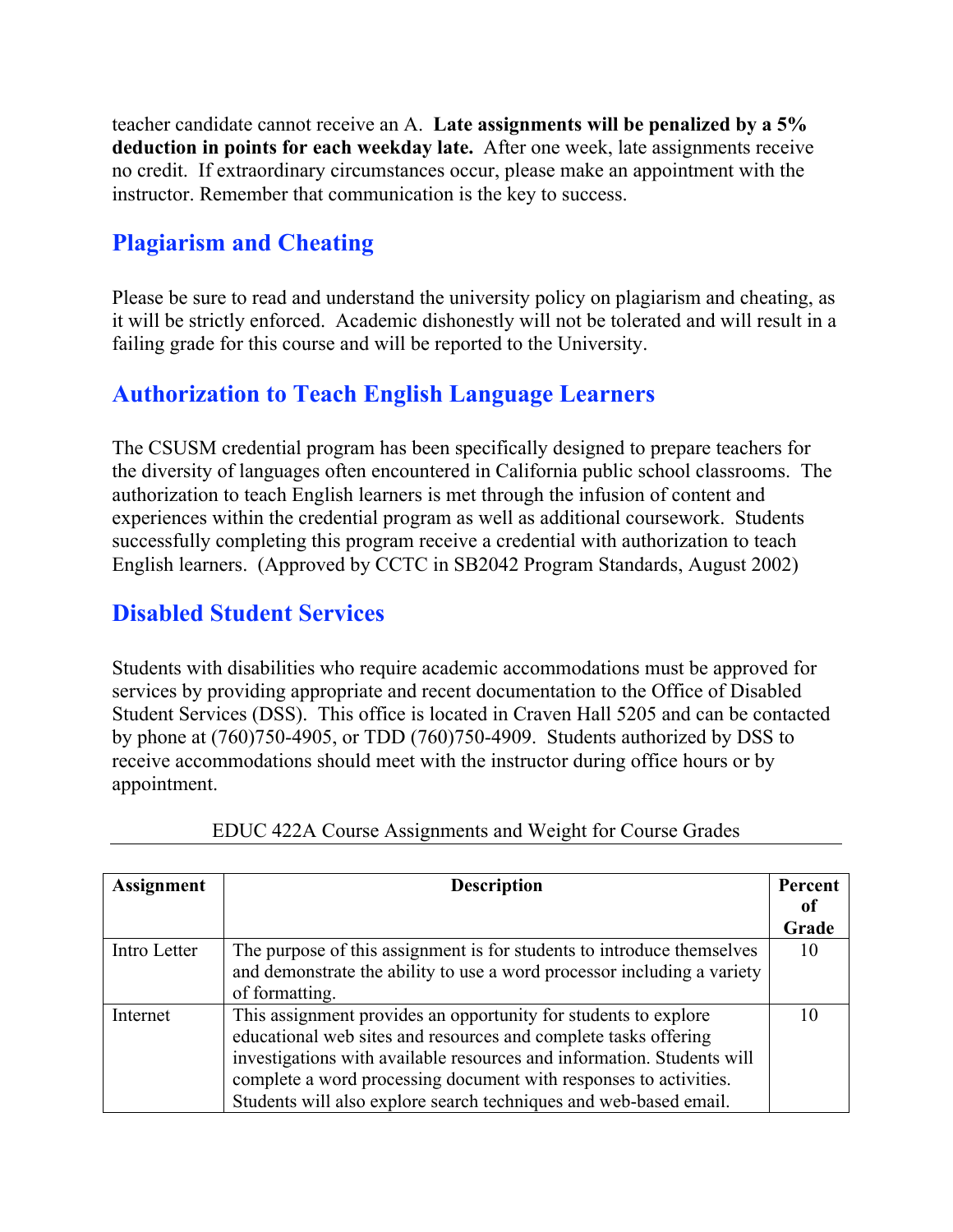| Journal                                                                               | Students reflect on course readings and activities from the textbook<br>website that supports concepts related to the ISTE standards. Entries<br>are made to the journal weekly throughout the course and are<br>submitted at midterm and near the end of the course for credit. | 10   |  |  |
|---------------------------------------------------------------------------------------|----------------------------------------------------------------------------------------------------------------------------------------------------------------------------------------------------------------------------------------------------------------------------------|------|--|--|
| Newsletter                                                                            | Create an appealing, newsworthy, and interesting newsletter for                                                                                                                                                                                                                  | 10   |  |  |
|                                                                                       | parents with information about your classroom. Use of graphics,                                                                                                                                                                                                                  |      |  |  |
|                                                                                       | content and layout will be considered and assessed. Teacher                                                                                                                                                                                                                      |      |  |  |
|                                                                                       | candidates will use a rubric to provide feedback to classmates during a                                                                                                                                                                                                          |      |  |  |
|                                                                                       | class meeting.                                                                                                                                                                                                                                                                   |      |  |  |
| Backflip                                                                              | This web-based resource/tool allows the user to organize and manage                                                                                                                                                                                                              | 10   |  |  |
|                                                                                       | online resources for projects and courses. This tool will allow teacher                                                                                                                                                                                                          |      |  |  |
|                                                                                       | candidates to continue to organize resources throughout their program                                                                                                                                                                                                            |      |  |  |
|                                                                                       | experiences.                                                                                                                                                                                                                                                                     |      |  |  |
| PowerPoint                                                                            | Students will create a three slides project using special features of the                                                                                                                                                                                                        | 10   |  |  |
|                                                                                       | program and content related to a topic from the CA content standards.                                                                                                                                                                                                            | 10   |  |  |
| Spreadsheet                                                                           | This activity provides an opportunity for students to use a spreadsheet<br>in a variety of ways to organize and present information. Various                                                                                                                                     |      |  |  |
|                                                                                       | tasks provide an opportunity for teacher candidates to reflect on                                                                                                                                                                                                                |      |  |  |
|                                                                                       | educational appropriate uses of a spreadsheet tool and differentiate                                                                                                                                                                                                             |      |  |  |
|                                                                                       | between various tools for organizing information.                                                                                                                                                                                                                                |      |  |  |
| Copyright                                                                             | The purpose of this assignment is to become familiar with fair use and                                                                                                                                                                                                           | 10   |  |  |
|                                                                                       | copyright laws, and use of appropriate APA format and citations.                                                                                                                                                                                                                 |      |  |  |
|                                                                                       | Students will share their learning after becoming knowledgeable about                                                                                                                                                                                                            |      |  |  |
|                                                                                       | various issues related to ISTE NETS for Teachers, Standard VI.                                                                                                                                                                                                                   |      |  |  |
| <b>CTAP</b>                                                                           | This assessment provides teacher candidates with a look at their skills                                                                                                                                                                                                          | 5    |  |  |
|                                                                                       | at the beginning of the course and a comparison of the growth in                                                                                                                                                                                                                 |      |  |  |
|                                                                                       | technology skills at the end of the course in 422C.                                                                                                                                                                                                                              |      |  |  |
| Attendance                                                                            | Teacher candidates are expected to have a positive disposition toward                                                                                                                                                                                                            | 15   |  |  |
| $\&$                                                                                  | teaching and learning. They should help each other and create a                                                                                                                                                                                                                  |      |  |  |
| Participation                                                                         | positive classroom environment for everyone. This means having a                                                                                                                                                                                                                 |      |  |  |
|                                                                                       | positive attitude in class, being on time and actively engaged in                                                                                                                                                                                                                |      |  |  |
|                                                                                       | discussions and activities both in class and online.                                                                                                                                                                                                                             |      |  |  |
|                                                                                       | Total                                                                                                                                                                                                                                                                            | 100% |  |  |
|                                                                                       | All assignments, requirements, due dates and scoring rubrics will be available through                                                                                                                                                                                           |      |  |  |
| WebCT. Students are required to check assignment details in WebCT. Students must plan |                                                                                                                                                                                                                                                                                  |      |  |  |
|                                                                                       | lab time on campus for using special programs and be able to access the Internet regularly                                                                                                                                                                                       |      |  |  |
|                                                                                       | to complete course assignments either on campus or another location.                                                                                                                                                                                                             |      |  |  |

# **Grading Procedures And Assignments**

Grading is calculated on the standard of

| $94 - 100 = A$  | $80 - 83 = B$   | $70 - 73 = C$  |
|-----------------|-----------------|----------------|
| $90 - 93 = A$   | $77 - 79 = C +$ | $60 - 69 = D$  |
| $87 - 89 = B +$ | $74 - 76 = C$   | below $60 = F$ |